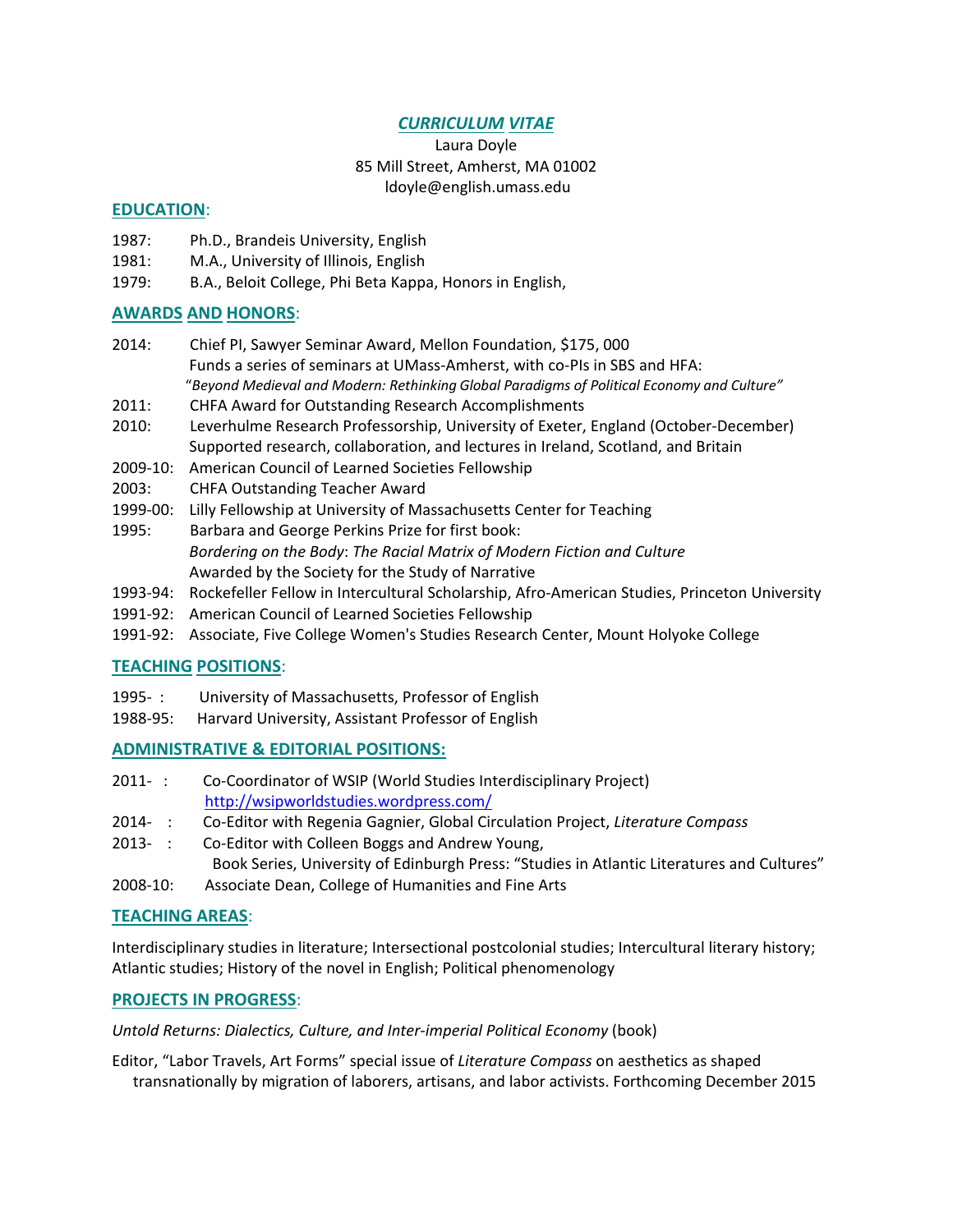*The Geopolitical Turn: Interdisciplinary World Studies* (edited collection, in progress)

### **PUBLISHED BOOKS**:

- *Freedom's Empire: Race and the Rise of the Novel in Atlantic Modernity, 1640‐1940*. Duke University Press, 2008.
- *Geomodernisms: Race, Modernism, Modernity*. Co‐edited with Laura Winkiel. Indiana University Press, 2005. Fifteen original essays encompassing literary modernisms in China, Taiwan, Lebanon, Brazil, Cuba, Africa, Britain, and the U.S..
- *Bodies of Resistance: New Phenomenologies of Politics, Agency, and Culture*. Editor. Northwestern University Press, 2001. Interdisciplinary collection of original essays from such contributors as Judith Butler, Jacob Rogozinski, Kevin Gaines, and Claudia Brodsky Lacour.
- *Bordering on the Body: The Racial Matrix of Modern Fiction and Culture*. Oxford University Press, 1994. Awarded the Perkins Prize.

### **EDITORIAL PROJECTS:**

- Co‐editor, "Reframing Postcolonial and Global Studies in the Longer Durée," *PMLA 130.2 (March 2015)*: 331-438. Special cluster of "Theories and Methodologies." Co-edited with Sahar Amer.
- Editor, "Labor Travels, Art Forms" special issue of *Literature Compass* on aesthetics as shaped transnationally by migration of laborers, artisans, and labor activists. Forthcoming December 2015
- *Oxford Global Modernisms*. Guest Editor for special forum of *Literature Compass* on essay collection, ed. Mark Wollaeger. Fall 2012.

*Virginia Woolf*. Guest Editor for a special issue of *Modern Fiction Studies*. Spring 2004.

### **ARTICLES**:

- "Inter‐imperiality and Literary Study in the Longer Durée," *PMLA 130.2 (March 2015)*: 336‐347. Special cluster of "Theories and Methodologies."
- "Dialectics in the Longue Durée: The IIPEC Model of Inter‐Imperial Economy and Culture," *Globalizations* 11.5 (2014): 689‐709. http://www.tandfonline.com/eprint/f62ezETxuPpfbDwk24NU/full

"Inter‐Imperiality: Dialectics in a Postcolonial World History," *Interventions: International Journal of Postcolonial Studies* (March 2013): 1‐38. http://www.tandfonline.com/eprint/YpTKEPWq3ciAR2nWGieR/full

- "Entering Atlantic History: *Oroonoko*, Revolution, and Race." *Approaches to Teaching Behn's Oroonoko*. Eds. Cynthia Richards and Mary Ann O'Donnell. NY: MLA, forthcoming 2013.
- "Modernist Studies and Inter‐Imperiality in the Longue Durée." Afterword for *Oxford Global Modernisms* (collection with 27 essays) Ed. Mark Wollaeger. Oxford University Press, 2012. 669‐696.
- "At World's Edge: Post/Coloniality, Maturin, and the Gothic Wanderer." *Nineteenth‐Century Literature*, Special Issue: Worldly Romanticism, 65.4 (March 2011): 513‐547.
- "Atlantic Modernism at the Crossing: The Migrant Labors of Hurston, McKay, and the Diasporic Text." *Race and Modernism*. Ed. Len Platt. Cambridge University Press, 2011. 116‐136.
- "Geomodernism, Postcoloniality, and Women's Writing." *The Cambridge Companion to Modernist Women Writers*. Ed. Maren Linett. Cambridge University Press, 2010.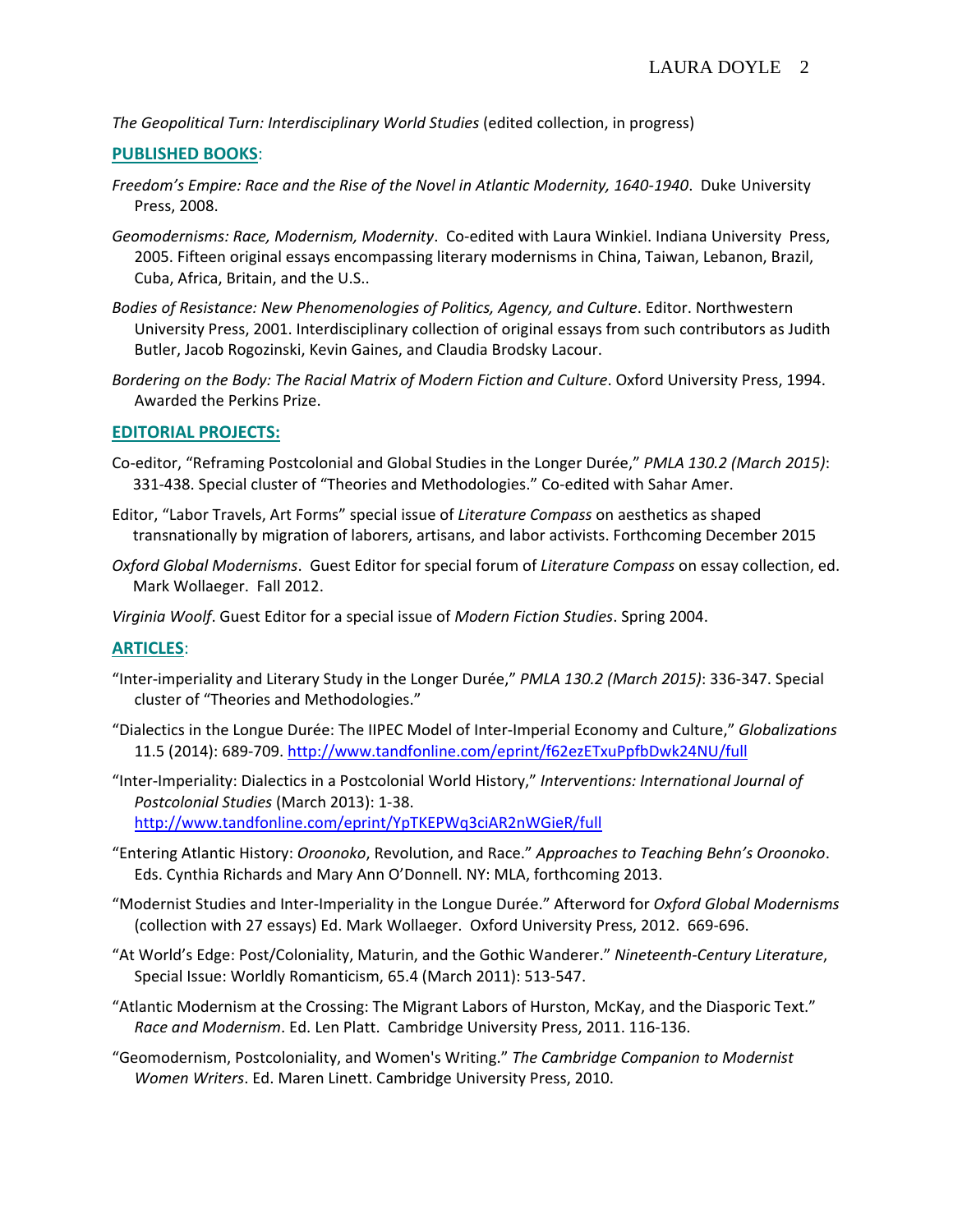- "Colonial Encounters." *A Handbook of Modernisms*. Eds. Peter Brooker, Andrzej Gasiorek, Deborah Parsons, and Andrew Thacker. Oxford University Press, 2010
- "Notes toward a Dialectical Method: Modernities, Modernisms, and the Crossings of Empire." *Literature Compass* 7.3 (March 2010): 195‐213. Launch of Global Circulations Project. http://onlinelibrary.wiley.com/doi/10.1111/j.1741‐4113.2009.00688.x/abstract
- "The Riptide Currents of Transnationalism." Special Forum on Modernity's Modernisms: Hemi/spheres, 'Race,' and Gender, *Review of International American Studies*, 4.2‐3 (Fall/Winter 2009‐10): 10‐14.
- "Toward a Philosophy of Transnationalism." *Journal of Transnational American Studies*. Lead article in the inaugural issue, 1.1 (February 2009): http://repositories.cdlib.org/acgcc/jtas/vol1/iss1/art7 .
- "Introduction to *Freedom's Empire*." Excerpt reprinted in *The New American Studies*. Eds. Kevin Gaines, Janice Radway, Barry Shank, and Penny Von Eschen. Malden, MA: Blackwell Publishers, 2009.
- "The Tilt of History: Transnational Economies and Existential Dialectics," in *Locating Transnational Idea(l)s*. Eds. Walter Gobel and Saskia Schabio. Routledge, 2009.
- "Sublime Barbarians in the Narrative of Empire; or, Longinus at Sea in *The Waves,"* to be reprinted in *Virginia Woolf: A Modern Fiction Studies Reader*, a selection from among the essays on Woolf printed in *Modern Fiction Studies* since its founding, which includes four special issues on Woolf. Ed. Maren Linett. Johns Hopkins University Press, 2009.
- "Reconstructing Race and Liberty in Atlantic Modernity: Daniel Defoe's *Robinson Crusoe* and Olaudah Equiano's *Interesting Narrative*," *Atlantic Studies, 4.2 (October 2007): 1‐30*.
- "'A' for Atlantic: The Colonizing Force of Hawthorne's *The Scarlet Letter*," *American Literature,* 79.2 (June 2007): 243‐273.
- "Waking the Colonial Body in Joyce and O'Faolain" (revised version of "Alter/Natives for the Colonial Body") in *Postcolonial (Dis)Affections*. Eds. Walter Gobel and Saskia Schabio. Trier: WVT Wissenschaftlicher Verlag Trier, 2007. 136‐147.
- "Transnational History at Our Backs: A Long View of Larsen, Woolf, and Queer Racial Subjectivity in Atlantic Modernism," *Modernism/Modernity 13.3* (Sept 2006): 531‐560.
- "Bodies Inside/Out: Violation and Resistance from the Prison Cell to *The Bluest Eye*," in *Feminist Interpretations of Merleau‐Ponty*. Eds. Gail Weiss and Dorothea Olkowski. University Park, PA: Penn State UP, 2006. 183‐208. (expansion/ revision of essay in *Bodies of Resistance*).
- "The Long Arm of Eugenics," Review‐essay for *American Literary History* 16 (2004): 520‐535.
- "Ontological Crisis and Double Narration in African‐American Fiction: Reconstructing *Our Nig*" in *Thinking the Limits of the Body*. Eds. Gail Weiss and Jeffrey Cohen. SUNY Press, 2002. 85‐100.
- "Bodies Inside Out: A Phenomenology of the Terrorized Body" in *Bodies of Resistance*. Ed. Laura Doyle. Northwestern University Press, 2001. 78‐99.
- "The Body Against Itself in Faulkner's Phenomenology of Race," *American Literature*, 73:2 (June 2001): 339‐364. Special issue on "Violence, the Body, the South."
- "The Body Unbound: A Phenomenological Reading of the Political in *A Room of One's Own,"* in *Virginia Woolf Out of Bounds: Selected Papers from the Tenth Annual Conference on Virginia Woolf* . Eds. Jane Goldman and Jessica Berman. NYC: Pace University Press, 2001. 129‐40.
- "The Flat, the Round, and Gertrude Stein: Race and the Shape of Modern(ist) History,"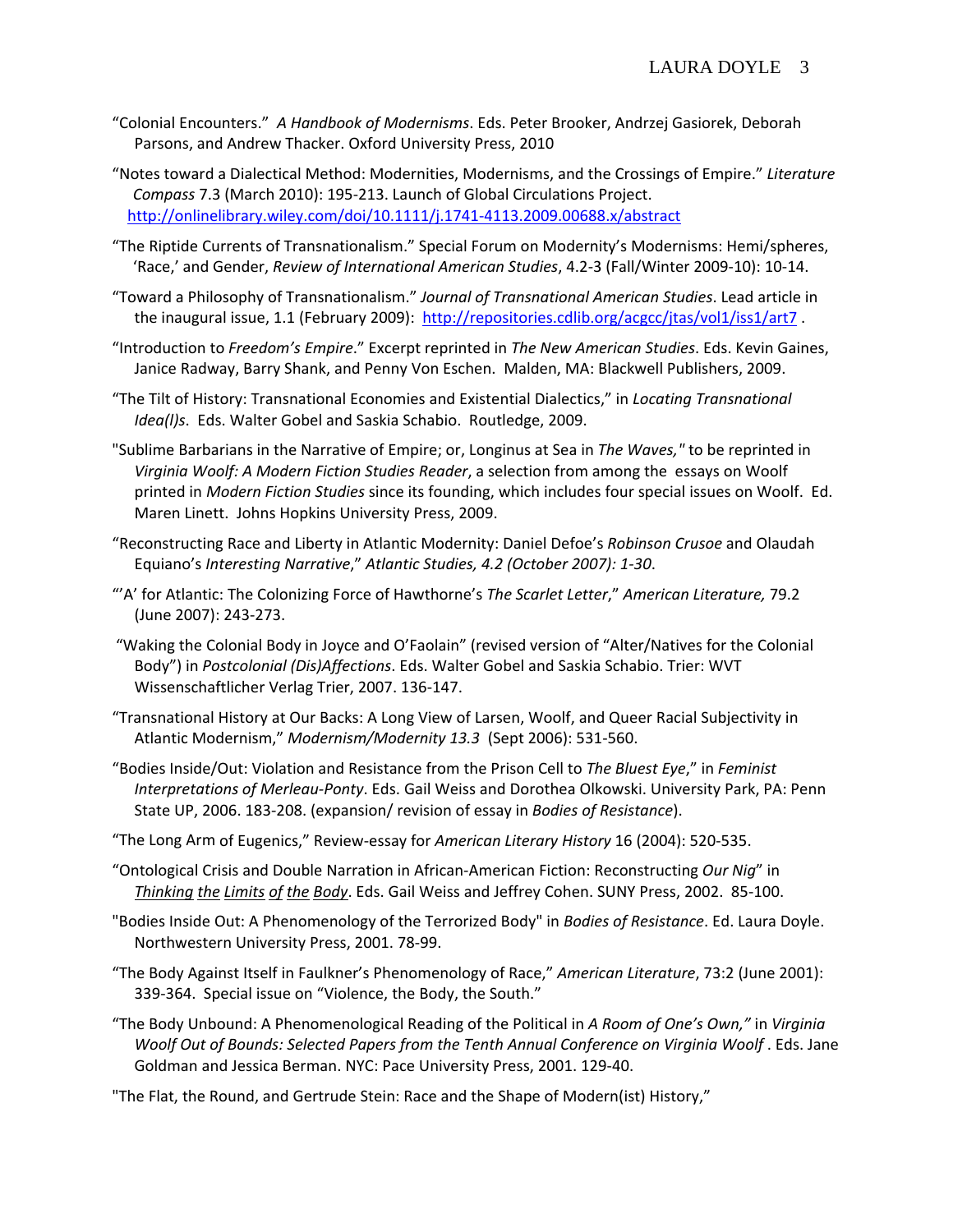*Modernism/Modernity*, 7.2 (April 2000): 249‐271.

- "Alter/Natives for the Colonial Body: Matter and Memory in Julia O'Faolain's *No Country for Young Men*" in *The Legacy of Colonialism: Gender and Cultural Identity in Postcolonial Societies.* Ed. Maire ni Fhlathuin. Galway Univ. Press, 1998. 171‐183.
- "The Racial Sublime" in *Romanticism, Race, and Imperial Culture, 1780‐1834*. Eds. Sonia Hofkosh and Alan Richardson. Indiana University Press, 1996. 15‐39.
- "Sublime Barbarians in the Narrative of Empire; or, Longinus at Sea in *The Waves," Modern Fiction Studies*, special issue on "Narrative and History" (Spring 1996): 323‐347.
- "The Folk, the Nobles, and the Novel: The Racial Subtext of Sentimentality," *NARRATIVE* (May 1995): 161‐186.
- "'These Emotions of the Body': Intercorporeal Narrative in *To the Lighthouse*," *Twentieth Century Literature* 40 (Spring 1994): 42‐71.
- "Races and Chains: The Sexuo‐Racial Matrix in *Ulysses*" in *James Joyce: The Return of the Repressed*. Ed. Susan Stanford Friedman. Cornell University Press, 1993.149‐189.

### **BOOK REVIEWS**:

- *Transatlantic Literary Exchanges 1790‐1870: Gender, Race, and Nation* (Ashgate), eds. Kevin Hutchings and Julia Wright. *Nineteenth‐Century Gender Studies, 9.2 (Summer 2013).*
- Kate Flint, *The Transatlantic Indian, 1776‐1930* (Princeton). *NOVEL* (Fall 2011): 471‐75.
- John Ernest, *Chaotic Justice: Rethinking African American Literary History* (UNC). *Journal of American History* (December 2010), 66.
- Tim Watson, *Caribbean Culture and British Fiction in the Atlantic World, 1780‐1870.* (Cambridge). *Nineteenth‐Century Literature* 64.2 (September 2009): 177‐180.
- Robyn Wiegman, *American Anatomies: Theorizing Race and Gender* (Duke), *Modern Fiction Studies* 43.2 (Spring 1998): 457‐59.
- Christine Froula, *Modernism's Body: Sex, Culture, and Joyce* (Columbia) *International Review of Modernism* 1 (Fall/Winter 1997): 11‐13.
- Kenneth Warren, *Black and White Strangers* (Chicago) in *NOVEL: A Forum on Fiction*, 27 (Spring 1994): 330‐333.
- Ruth Perry and Martine Watson Brownley, eds., *Mothering the Mind* in *The Boston Review* (Spring 1985).

#### **INVITED LECTURES AND PRESENTATIONS**:

- "Long‐Historical Phenomenology in World Studies" Keynote lecture for conference on "World Studies: Approaches, Paradigms, and Debates," University of Hong Kong, China, June 23‐24, 2016.
- "Other than Medieval and Modern," Keynote lecture for conference on "Global Middles Ages," University of Sydney, Australia, June 15‐17, 2016.
- "What is Global Anglophone?" Invited Roundtable Participant in a session organized by MLA Division, "Literatures in English Other Than British and American." [now renamed "Global Anglophone"]
- "Inter-Imperial Powerscapes," Opening Keynote for 10<sup>th</sup> Anniversary Conference, School of Foreign Service, Georgetown University, in Doha, Qatar, February 2015.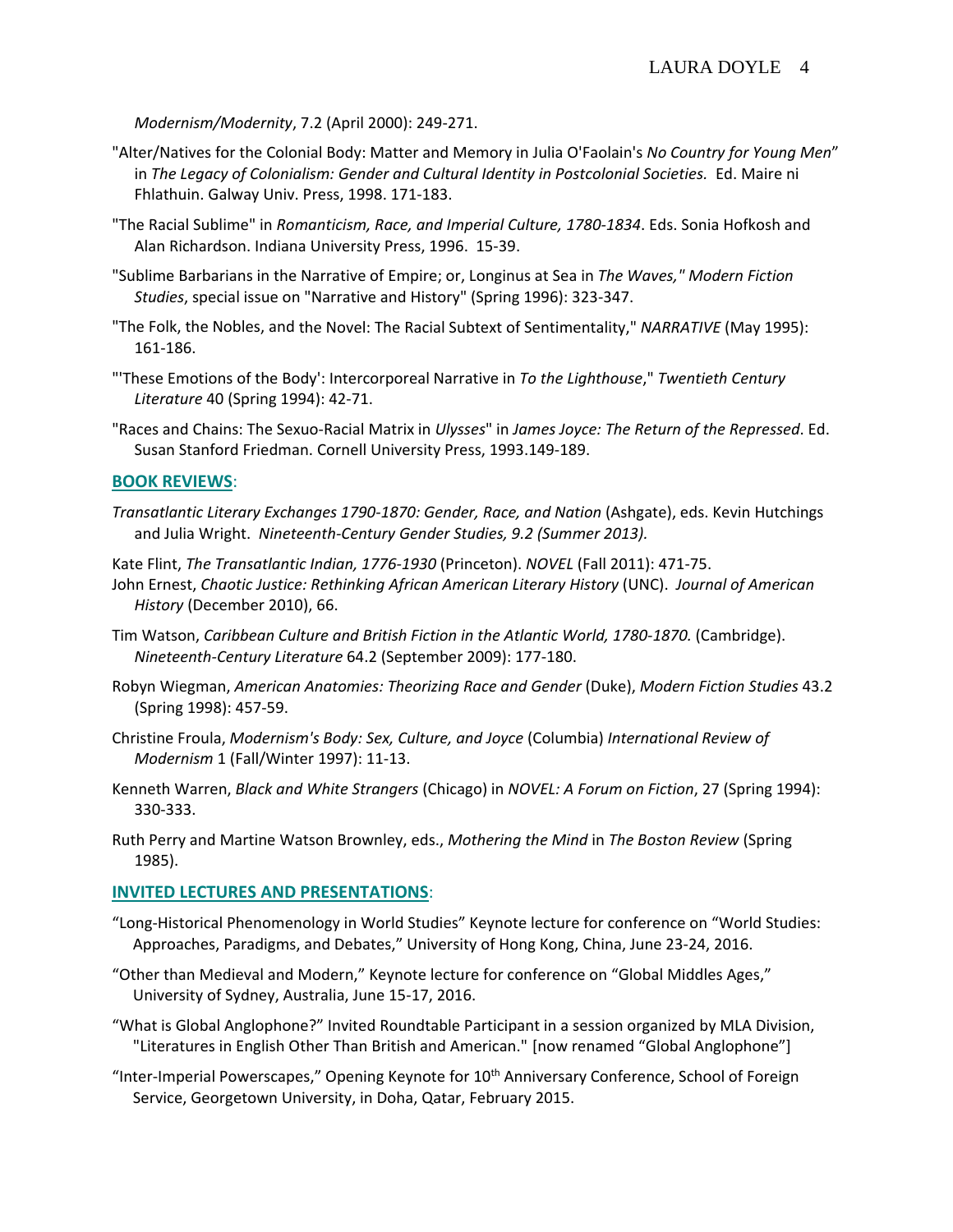"Rethinking Modernity and Empires," Invited lecture, Binghamton University April 2015.

- "Geomodernisms, Ten Years After," Invited Seminar Leader, Modernist Studies Association, University of Pittsburgh, November 2014. Revisiting the state of the field as shaped by a collection I co-edited.
- "Medieval Mediations," Invited Keynote Lecture for Medieval Compact Conference, University of North Carolina‐Chapel Hill, November 2013.
- "Les Ècarts Géopolitiques: Futures of the Global Past," Invited Plenary Lecture for "Merleau‐Ponty Into the Future," Duquesne University April 2013.
- "Reading Otherwise: Interdisciplinarity, History, and the Dialectics of Culture," Invited Lecture and participation in research seminar on Transnationalism, University of Iowa, October 2012.
- "Where Postcolonial Meets Transnational," Invited Plenary Lecture for "Transnationalism: A Useful Category of Analysis?" University of Pennsylvania, March 2012.
- "Modernisms and Empires" Invited lecture, Vanderbilt University, November 2011.
- "World History and Literary History: Revisiting Empire," Invited lecture, SUNY‐Buffalo, September 2011.
- "Atlantic/World Studies," Invited presentation, Faculty Works‐in‐Progress Seminar in African‐American Literature, Culture, and Theory, Duke University, March 2011.
- Six Leverhulme Lectures, "Untold Returns: Dialectics and Global Literary History." Presented at: University College‐Dublin, University of Edinburgh, University of Exeter, University of Kent, University of Warwick, and Montfort University, October‐ December 2010.
- "Post/Colonial and Global," Invited lecture, Oxford University, Oxford, England, Nov 2010.
- "Atlantic, Global, Inter‐Imperial," Invited lecture, University of Plymouth, England, Oct 2010.
- "History's Fiction: Post/coloniality and the Dialectics of Form," Invited lecture, Univ of London, Dec 2009.
- "Double Crossings: Black Yankees, Pauline Hopkins, and the Bermuda Triangle," Invited participant, seminar on "Separateness and Kinship: Transatlantic Exchanges between Britain and New England, 1600‐1900," Dec 2009, University of Plymouth, England
- "The Oriental Tale of Occidental Modernity," Keynote speaker at "Locating Postcolonial Narrative Genres" conference, Stuttgart, Germany, July 2009.
- "First Person, Third Person: Existential Dialectics in African‐Atlantic Narrative," Invited speaker at Princeton University, sponsored by African American Studies, English Department, and Women and Gender Studies, April 2009.
- "First Person, Third Person: Existential Dialectics in African‐Atlantic Narrative," Keynote speaker at University of Arizona Annual Symposium on American Literature and Culture, March 2009.
- "The Terrible Beauty of Post/Coloniality," Invited speaker at Johns Hopkins University, English Department, March 2009.
- "Hemispheric Approaches to Modernism and Modernity," Invited participant in featured roundtable of the International Forum, MSA, Nashville, TN, Nov 2008
- "Existential Atlantic? Toward a Philosophy of Transnationalism," Invited lecture at UCLA, combined with a seminar on "Atlantic Methodologies," October 2008.
- "Re‐orienting U.S. Republican Studies: The Putney Debates and the Atlantic," Invited seminar talk at Duke University, March 2008.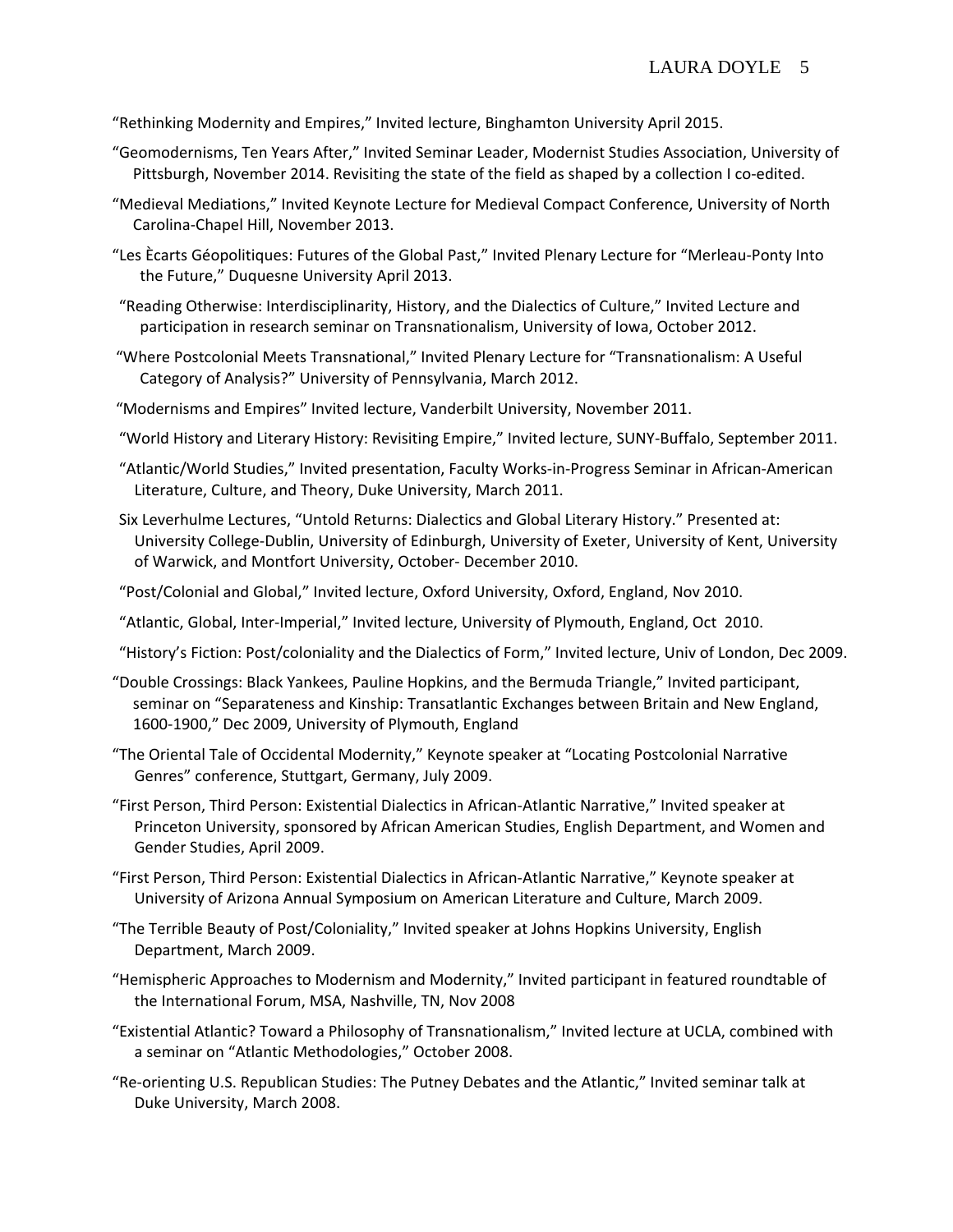- "A Transnational Genealogy of Race and Rights," Invited seminar talk at Stanford University, Feb 2008.
- "Transnational Dialectics and the Surplus of History," Invited lecture for conference on "Transnational Idea(l)s," Stuttgart, Germany, July 26‐29, 2007.
- "Feminism, Modernism, and Transnationalisms," Invited participant in featured roundtable of the International Forum, Modernist Studies Association conference, Chicago, November 2005.
- "The Cubist Opening," Invited lecture, Aristotle University, Thessaloniki, Greece, April 2001.
- Faculty Seminar on *Bordering on the Body*, arranged by Hampshire College as part of a MacArthur Foundation series on "The Study of Culture in the Social Sciences," May 1998.
- "Bodies at the Limit: A Phenomenology of the Terrorized Body," Invited lecture for conference on "Thinking the Limits of the Body," George Washington University, Washington, D.C,. March 1998.
- "The Sentiment of Race and the Sensibility of the Novel," Princeton University, Invited lecture, African‐ American Studies Colloquium, April 1994.
- "Race‐Thinking and the Sentimental Narrator in *Oroonoko*," Invited lecture, Florida State University, October 1993.
- "Of Mothers and Men: Racial Patriarchy and Modernism," Invited lecture, Princeton, October 1991.

# **CONFERENCE PANELS/SEMINARS ORGANIZED**:

- "Modernisms among Empires: Remapping Literatures' Political Economies," Panel organizer for Modernist Studies Annual Conference, Boston, MA, November 19‐22, 2016.
- "Dialectics and Empires: Crossings in Culture and Political Economy from Medieval to Early Modern," Organizer, European Congress on World and Global History (ENIUGH), Paris, September 2014.
- Organizer, an MLA Special Forum on "Reframing Postcolonial and Global Studies in the Longer *Durée*" with two linked panels ("Languages in and between Empires: Translation, Script, and Geopolitical Agency" and "Global Genealogies of Diaspora, Genre, and Intertextuality") MLA, Chicago, Jan 2014.
- "Geomodernist Communities: Convergent Histories, Emergent Questions," Plenary Panel, French Modernist Studies Association (April 2014).
- Co‐organizer, four linked WSIP panels at "Rethinking Marxism" triannual conference, UMass‐Amherst, September 2013.
- Co‐organizer, 3‐day WSIP Seminar‐Conference "Empires, Economy, and Culture before & after 1500: Implications for Global and Postcolonial Studies," with 30 U.S. and international scholars, UMass‐ Amherst, Sept 2012 [ see http://wsipworldstudies.wordpress.com/2012-conference/ ]
- "(Un)Lettered Wars: Subalterns, Censors, and Shadows in WWI Writing," Panel organizer and chair, Modernist Studies Association (MSA), Annual Conference, Buffalo, NY, Oct 2011.
- "Conflicts and Collectives: The Legacy of Collaborative Practice in Diverse Modernisms," Panel Organizer and convener, Modernist Studies Association (MSA), Annual Conference, Montreal, Canada, Nov 2009.
- "Global Modernism and its Discontents," Organizer and convener, roundtable discussion, Modernist Studies Association (MSA), Annual Conference, Nashville, TN, Nov 2008.
- "Thinking Race at its Limits: The Future of the Past," Panel organizer and convener, American Studies Association, Albuquerque, NM, October 2008.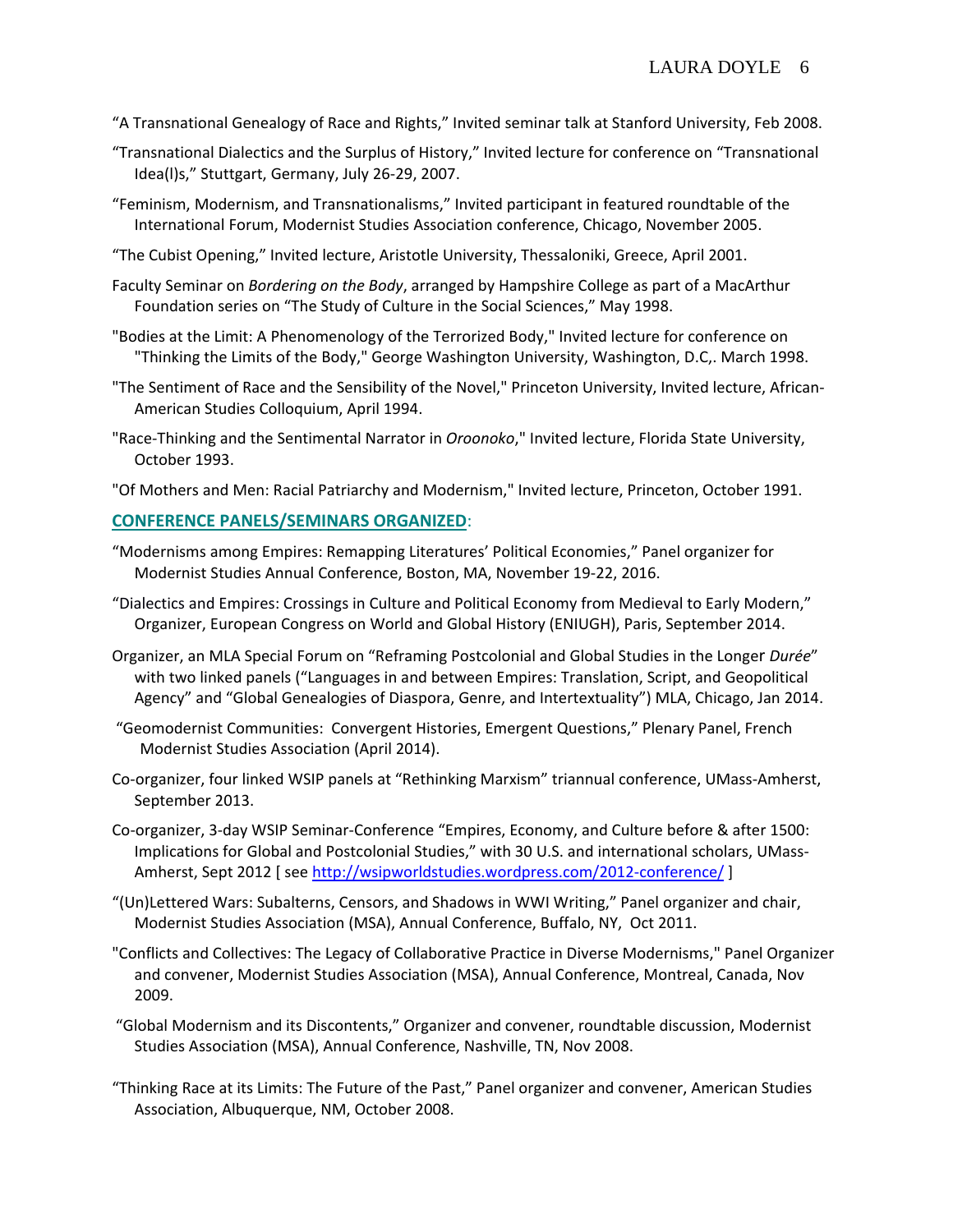- "Where is Aquí? Remapping African Atlantic and American Studies," Organizer/ convener, roundtable among scholars of African Atlantic Studies, American Studies Association, Philadelphia, PA, October 2007.
- "Transcultural Crossings and the Geomodernist Imaginary," Organizer and convener, featured roundtable discussion for the International Forum, Modernist Studies Association, Tulsa, OK, October 2006.
- "Freedom and Trauma: The (Un)Making of Atlantic Subjects," panel organizer and chair, Conference of Multi‐Ethnic Studies: Europe and the Americas, Pamplona, Spain, May 2006.
- "Modernism and Transatlantic Diasporas," panel organizer, Modernist Studies Association conference, Chicago, Illinois, Nov 3‐5, 2005.
- "Race, Modernism, Modernity," roundtable seminar organizer, Modernist Studies Association conference, University of Pennsylvania, Philadelphia, October 12‐15, 2000.
- "Race and American Modernism: Passing, Performance, and the Making of Identity," Organizer and convener, seminar, Modernist Studies Association conference, University of Pennsylvania, Philadelphia, October 12‐15, 2000.
- "Narratives of Assimilation: Jewish‐American Writers Working Between the Lines of Race and Gender," Chair, Narrative: An International Conference, Gainesville, FL, April 1997.
- "Border Aesthetics: Constituting the Subject," Chair, special session of the Annual Meeting of the North American Society for the Study of Romanticism, Boston College, November 1996.
- "Gender Borders, Genre Crossings," Chair, special session of the Annual Meeting of the North American Society for the Study of Romanticism, Boston College, November 1996.

"Phenomenologies of Race and Sex," Chair, special session at MLA, San Diego, December 1994.

"New Approaches to Black Men's Fiction," Panel Organizer, *Narrative* Conference, Albany, NY April 1993.

### **CONFERENCE PAPERS**:

"Inter‐imperiality," Modernist Studies Annual Conference, Boston, MA, November 19‐22, 2016.

"Geomodernist Collectivities," Plenary Panel response paper, French Modernist Studies Association Inaugural Conference, Paris, France, April 2015.

"Interpreting the Inter‐Imperial," American Comparative Literature Society Annual Conference, New York City, March 2014.

"(De)Imperialization and the Dialectics of World History," MLA Special Forum on "Reframing Postcolonial and Global Studies in the Longer *Durée*" (Chicago January 2014).

"Writing Between Empires," American Studies Association, Puerto Rico, November 2012.

- "Dialectical Modernities," for session "Why Modernity?" Modern Language Association, San Francisco, December 2008.
- "The Republic, the Gothic, and the Global," MLA paper for session "Romanticism, Empire, and the Global" hosted by the MLA Division for the Romantic Period, San Francisco, 2008.
- "Existentialist Transnationalisms: The Dialectics of Race and the Body's Collective," for session "Thinking Race at its Limits: The Future of the Past," American Studies Association, Albuquerque, NM, October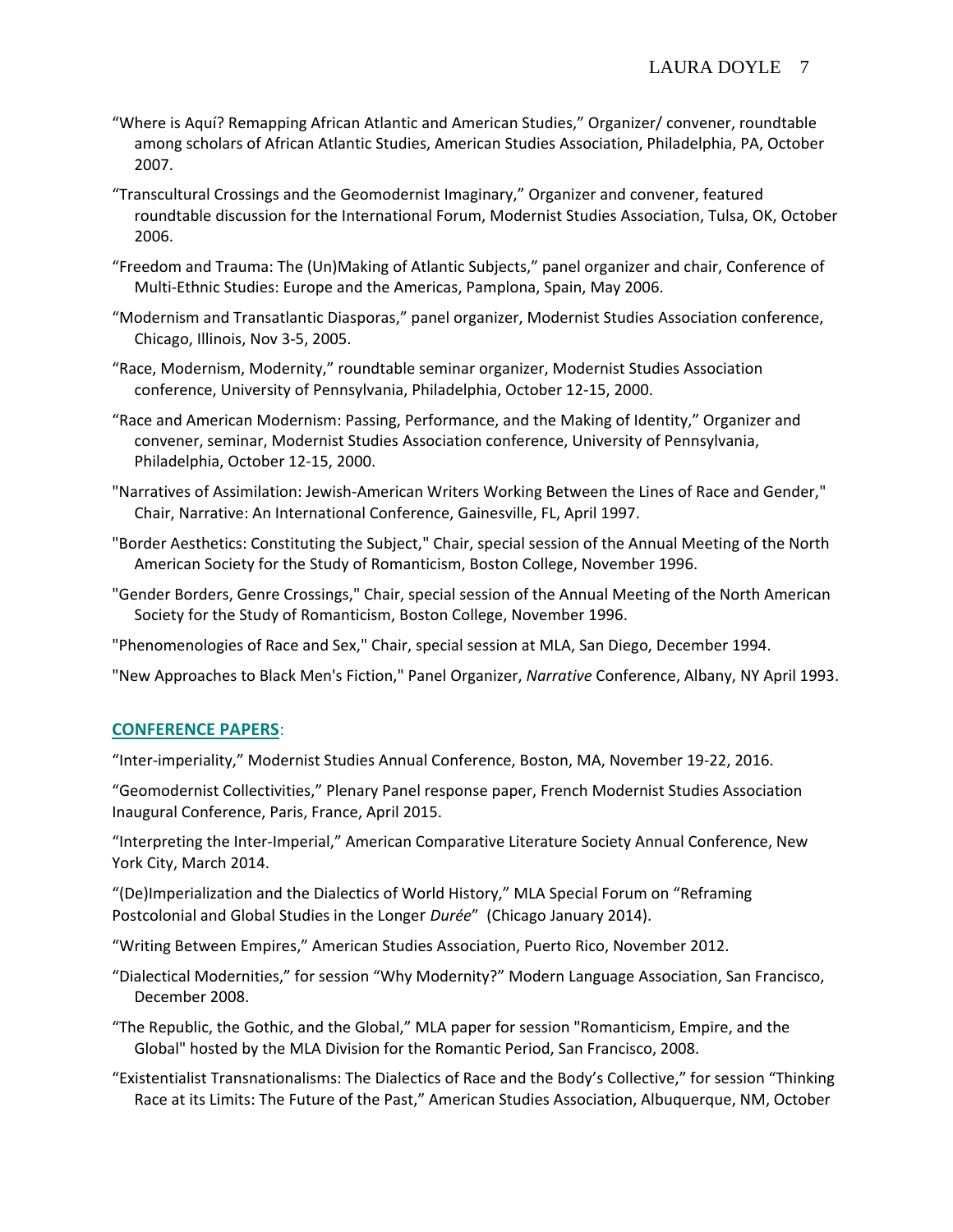2008.

- "Africanism on the Atlantic: The Liberty Plot in Defoe, Equiano, and Melville," Conference of the Society for Multi‐Ethnic Studies: Europe and the Americas, Pamplona, Spain, May 2006.
- "Modernisms' Atlantic Imaginary: Larsen, Woolf, Stein, Hurston," Modernist Studies Association conference, Chicago, Illinois, Nov 3‐5, 2005.
- "'A' for Atlantic; or, Colonizing Hester" Hawthorne Society Session on "Hawthorne; Other Histories," MLA, Philadelphia, PA, December 2004.
- "Chiasm, Cubism, and Colonized Narration," Session on "New Phenomenological Approaches to Reading Narrative," NARRATIVE Conference, Burlington Vermont, April 2004
- "Hurston and Race in the Chiasm," Session on Race, Modernism, Modernity at Modernist Studies Association, Houston, TX, October 2003.
- "Free Art? The Paradox of Liberty in Modernity," Invited Session on "History, Negativity, Mediation: Rethinking Aesthetics in Modernity," International Association for Philosophy and Literature, Rotterdam, The Netherlands, June 2002.
- "Contact Zone Modernism and Cubist Narration," Modernist Studies Association Annual Conference, Houston, Texas, October 2001.
- "The Chiasm Colonized: Narrating the Interpellated Body," Twenty‐Fifth Annual International Conference of the Merleau‐Ponty Circle, George Washington University, September 2000.
- "The Body Unbound: Political Openings in Woolf's Syntax of Suspension," Tenth Annual Virginia Woolf Conference, University of Maryland, Baltimore, June 8‐11, 2000.
- "Chiasmatic Crisis and Cubist Narration in African‐American Fiction: Reading *Our Nig*," Goucher College Philosophy Conference, "Merleau‐Ponty and the Culturing of the Body," Nov 1999.
- "Notes Toward a Phenomenology of Cubist Form and Contact‐Zone Modernism," First Annual Conference of the New Modernist Studies Association, October 1999.
- "Ontology, Race, and Slow‐Motion Violence in *Light in August*," Society for the Study of Narrative Literature Annual Conference, April 1999.
- "Between Being and Knowing: The Indeterminacy of Race in *Light in August*," International Association for Philosophy and Literature Annual Conference, May 1999.
- "Bodies Inside/Out: A Phenomenology of the Terrorized Body," Society for the Study of Phenomenology and Existential Philosophy (SPEP), Univ of Kentucky, Lexington, Oct 1998.
- "Resisting Assimilation: The Three Lives of Gertrude Stein" session on "Narratives of Assimilation: Jewish‐American Writers Working Between the Lines of Race and Gender," Narrative: An International Conference, Gainesville, FL, April 1997.
- "Narrative, Modernity, and Whiteness: The Case of Gertrude Stein," 20th‐Century American Lit. Division of the MLA, "Literary and Cultural Construction of 'Whiteness'," December 1995.
- "Alter/Natives for the Colonial Body: Matter and Memory in Julia O'Faolain's *No Country for Young Men*," Culture and Colonialism Conference, University College Galway, Galway, Ireland, June 1995.
- "Colonized Memory and the Sexual Mother," Joyce and Modern Culture Conference, Brown University, June 1995.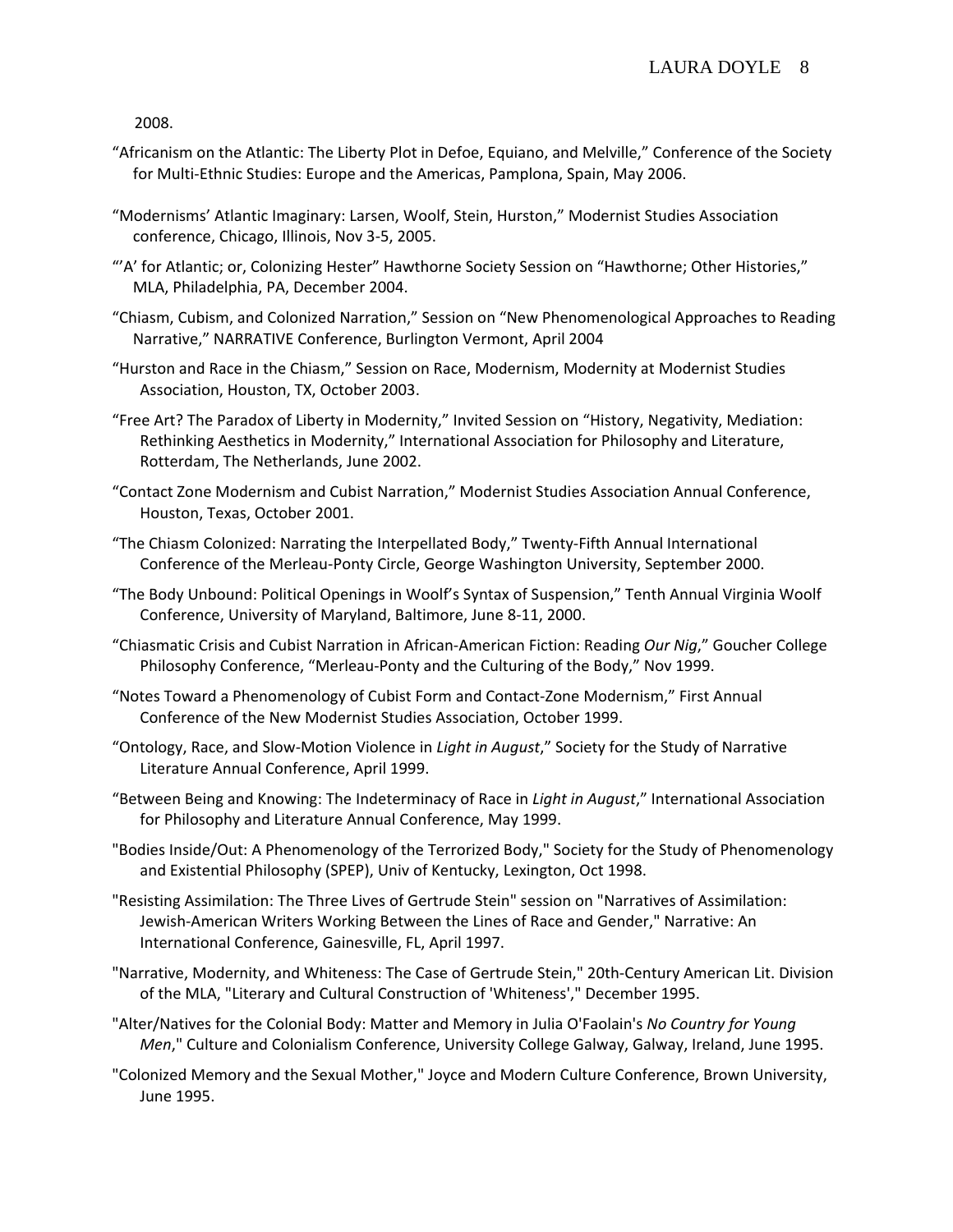- "Knowing Nature: Science, Romanticism, and the Empire of the External World," Annual Meeting of the North American Society for the Study of Romanticism, Duke University, Durham, November 1994.
- "Eugenics, Motherhood, and Modernism," MLA Session on "Eugenics and American Literary Nativism," Toronto, 1993.
- "Race in Wordsworth's Maternal Poetics," MLA session on "Feminists Reading Wordsworth," Toronto, 1993.
- "The Matrix of Race and Sex in *Ulysses*," "California Joyce 1993," University of California, Irvine, June 1993.
- "The Mother as Narrative Node in *Invisible Man*," paper for panel on "New Approaches to Black Men's Fiction," Albany, April 1993.
- "Incarnating Modernism: Joyce, Toomer, Morrison, and the Mother's Body," MLA session on "Afro‐ American Responses to Modernism," New Orleans, LA, 1988.
- "Roads Forked and Roads Round: Race and Sex in Lessing and Dinesen," NEMLA session on "White Women Writers in Africa," Providence, R.I., Spring 1988.
- ""These Emotions of the Body': Syncretic Narrative in *To the Lighthouse*," MLA session of the Virginia Woolf Society, MLA Convention, San Francisco, CA, December 1987.
- "'Into the In‐Between: A Feminist Rereading of Modernism and Deconstruction," at conference on Ideologies of Modernism, West Chester University, West Chester, PA, October 1986.
- "Race, Sex, and Somalogics in Modern Fiction," lecture, sponsored by Five College Women's Studies Research Center, Mount Holyoke College, December 1991.
- "The Slave, the Vote, the Body," paper presented and discussed, Center for Literary and Cultural Studies, Harvard University, December 1990.

#### **PROFESSIONAL ACTIVITIES**:

- 2014‐ : Co‐editor, "Global Circulation Project" (GCP), *Literature Compass*
- 2013‐: Series Co-editor, "Atlantic Literatures and Cultures," Edinburgh University Press
- 2013‐ : Editorial Board Member, *Atlantic Studies: Global Flows*
- 2013: Advisory Board Member, the Oxford Critical and Cultural History of Modernist Magazines Project
- 2012‐ : Co-founder, World Studies Interdisciplinary Project (WSIP), UMass-Amherst http://wsipworldstudies.wordpress.com/
- 2006-: Convener, Five College Atlantic/Global Studies Faculty Seminar
- 2008‐ : Editorial Reviewer, *Journal of American History*
- 2007‐09: Editorial Board member, *American Literature*
- 1998‐ : Editorial Reviewer, *Modern Fiction Studies*
- 2002‐03: Advisory Committee, Virginia Woolf Society Annual Conference
- 1994‐95: Board Member, Radcliffe Graduate Consortium in Women's Studies
- 1991-92: Coordinator, Seminar on Race, Ethnicity, and Gender, Five College Women's Studies Center, Mount Holyoke College.
- 1990-91: Co-coordinator, Feminist Theory Seminar, Center for Literary and Cultural Studies, Harvard University
- 1985‐87: Planning Committee, Feminist Theory Seminar, Center for Literary and Cultural Studies, Harvard University